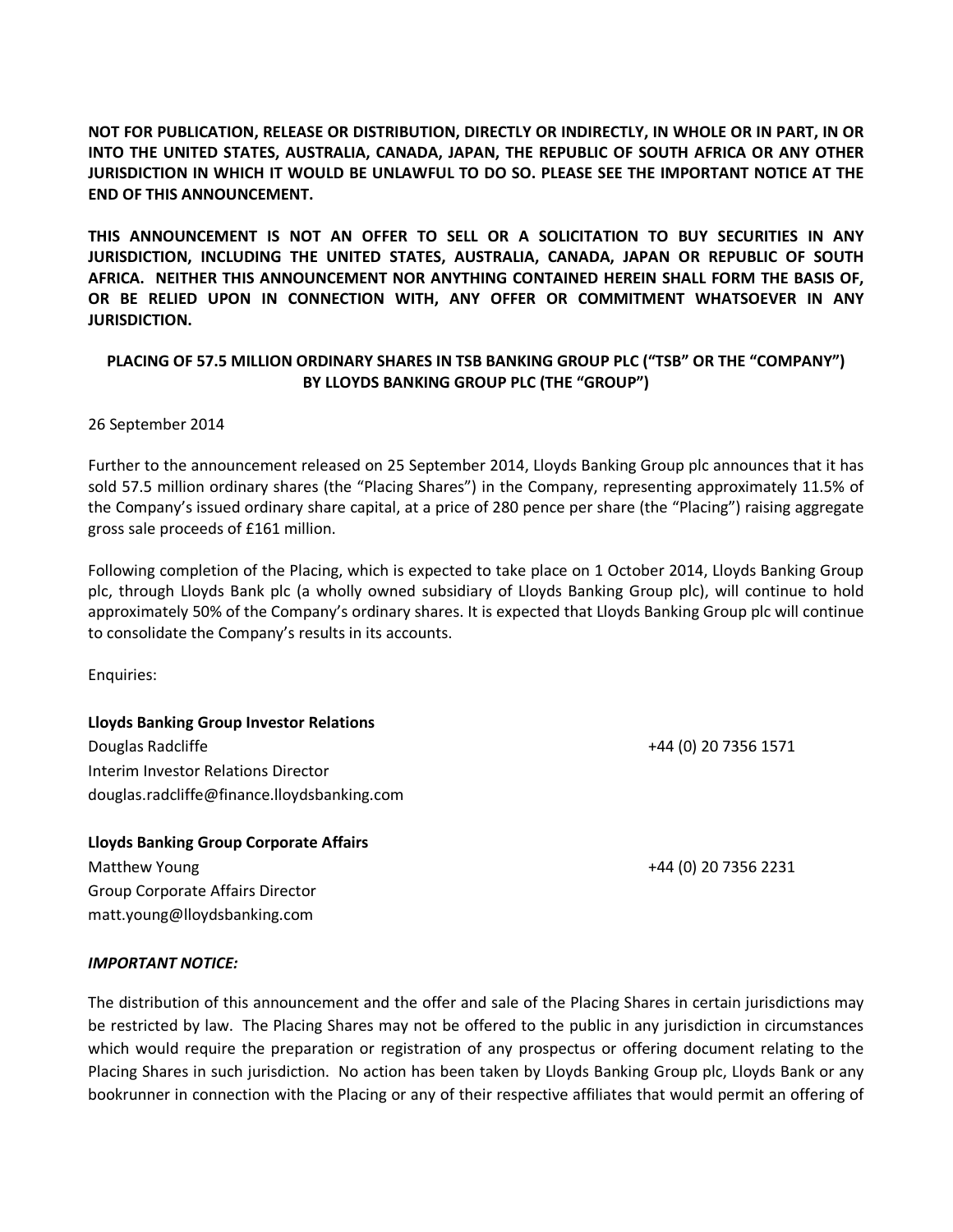the Placing Shares or possession or distribution of this announcement or any other offering or publicity material relating to such securities in any jurisdiction where action for that purpose is required.

This announcement is not for publication, distribution or release, directly or indirectly, in or into the United States of America (including its territories and possessions), Australia, Canada, Japan or Republic of South Africa or any other jurisdiction where such an announcement would be unlawful. The distribution of this announcement may be restricted by law in certain jurisdictions and persons into whose possession this document or other information referred to herein comes should inform themselves about and observe any such restriction. Any failure to comply with these restrictions may constitute a violation of the securities laws of any such jurisdiction.

This announcement is not for publication, distribution or release, directly or indirectly, in or into the United States (including its territories and dependencies, any State of the United States and the District of Columbia). The securities referred to herein have not been and will not be registered under the U.S. Securities Act of 1933 (the 'Securities Act'), and, subject to certain exemptions, may not be offered or sold in the United States (as defined in Regulation S under the Securities Act). Neither this document nor the information contained herein constitutes or forms part of an offer to sell or the solicitation of an offer to buy securities in the United States. There will be no public offer of any securities in the United States or in any other jurisdiction.

In member states of the European Economic Area ('EEA') which have implemented the Prospectus Directive (each, a 'Relevant Member State'), this announcement and any offer if made subsequently is directed exclusively at persons who are 'qualified investors' within the meaning of the Prospectus Directive ('Qualified Investors'). For these purposes, the expression 'Prospectus Directive' means Directive 2003/71/EC (and amendments thereto, including the 2010 PD Amending Directive, to the extent implemented in a Relevant Member State), and includes any relevant implementing measure in the Relevant Member State and the expression '2010 PD Amending Directive' means Directive 2010/73/EU. In the United Kingdom, this announcement is directed exclusively at Qualified Investors (i) who have professional experience in matters relating to investments falling within Article 19(5) of the Financial Services and Markets Act 2000 (Financial Promotion) Order 2005, as amended (the 'Order') or (ii) who fall within Article 49(2)(A) to (D) of the Order, and (iii) to whom it may otherwise lawfully be communicated.

This announcement is not an offer of securities or investments for sale nor a solicitation of an offer to buy securities or investments in any jurisdiction where such offer or solicitation would be unlawful. No action has been taken that would permit an offering of the securities or possession or distribution of this announcement in any jurisdiction where action for that purpose is required. Persons into whose possession this announcement comes are required to inform themselves about and to observe any such restrictions.

In connection with any offering of the Placing Shares, any bookrunner in connection with the Placing and any of its affiliates acting as an investor for their own account may take up as a proprietary position any Placing Shares and in that capacity may retain, purchase or sell for their own account such Placing Shares. In addition they may enter into financing arrangements and swaps with investors in connection with which they may from time to time acquire, hold or dispose of Placing Shares. They do not intend to disclose the extent of any such investment or transactions otherwise than in accordance with any legal or regulatory obligation to do so.